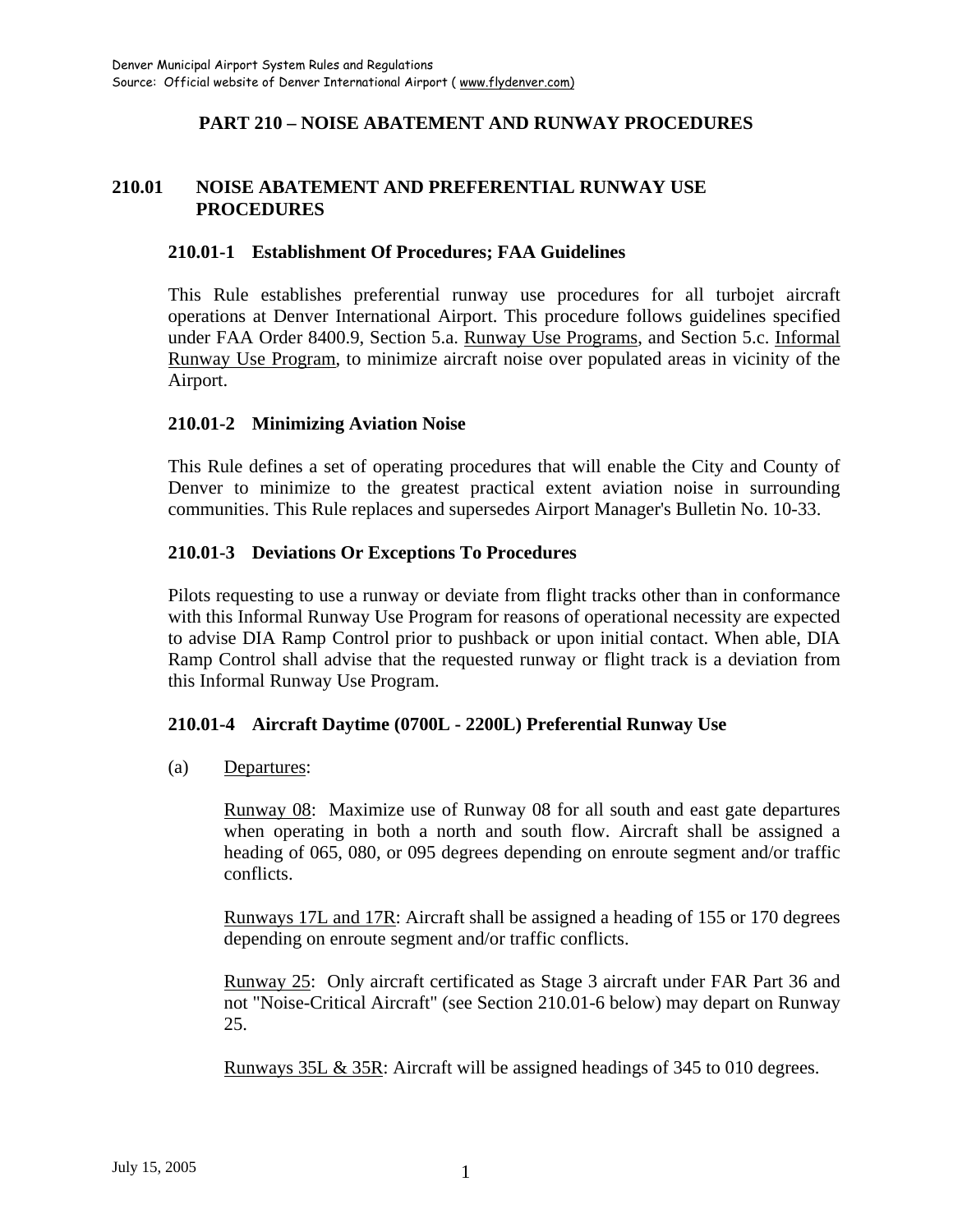Runways 34L and 34R: Aircraft will be assigned headings of 355 to 010 degrees. Intersection departures on Runway 34L permitted if user has signed an agreement with the City and County of Denver regarding terms of use. The City may request that FAA stop allowing intersection departures if the City determines that use of the procedure is resulting in detrimental noise impacts

(b) Arrivals: Daytime arrivals may use any runway without restriction.

#### **210.01-5. Aircraft Nighttime (2200L - 0700L) Preferential Runway Use**

(a) Departures:

Any of the following runways may be used:

Runway 08: Aircraft shall be assigned Runway heading until reaching 7,500' MSL for Stage 3 aircraft and 9,500' MSL for Stage 2 and Noise- Critical Aircraft.

Runways 35L & 35R: Aircraft shall be assigned a 080 degree heading and remain on that heading until reaching 7,500' MSL for Stage 3 aircraft and 9,500' MSL for Stage 2 aircraft and Noise-Critical Aircraft.

Runway 34L & 34R: Aircraft shall be assigned a heading of 355 degrees until reaching 13 DME off the DEN VOR (or equivalent radar distance). Intersection departures on Runway 34L permitted if user has signed an agreement with the City and County of Denver regarding terms of use. The City may request that FAA stop allowing intersection departures if the City determines that use of the procedure is resulting in detrimental noise impacts

*Note: Operational safety criteria, which consider wind shear, thunderstorms, visibility, runway braking effectiveness, crosswind and tailwind components, and other safety factors, shall apply when assigning runways under this program, pursuant to FAA Order 8400.9. If these factors apply, use the following runway:* 

*Runway 17R: Aircraft shall be assigned a heading of 155 degrees until reaching 7 DME off the DEN VOR (or equivalent radar distance).* 

(b) Arrivals:

Any of the following runways may be used:

Runway 26

Runways 35L & 35R: Aircraft shall turn on the final approach course outside the outer marker at or above 7,000' MSL.

Runways 16L & 16R: Aircraft shall turn on the final approach course at least 13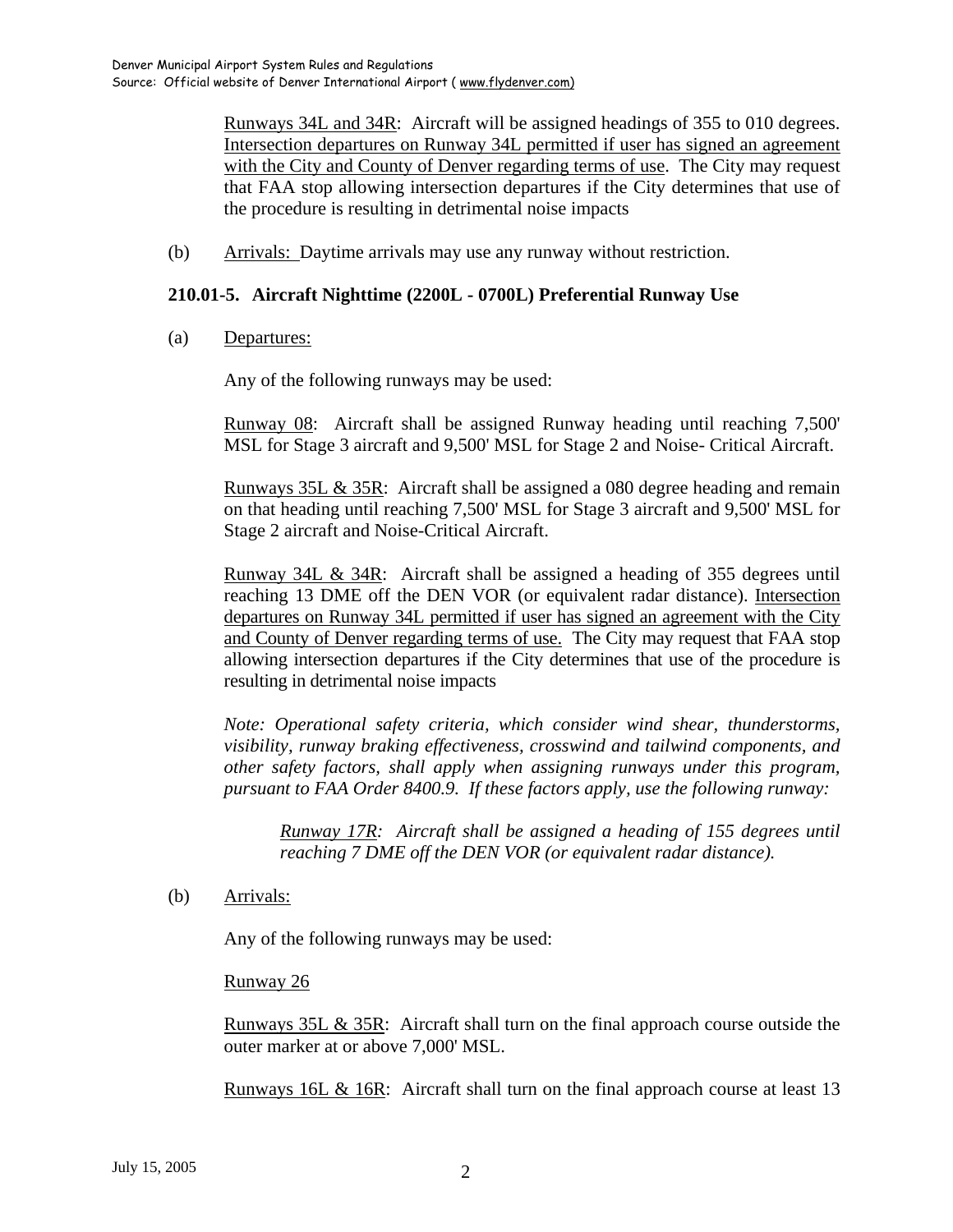DME from the Denver VOR (or equivalent radar distance)

Runway 17L & 17R: Aircraft shall turn on the final approach course outside the outer marker at or above 7,100' MSL.

## **210.01-6 Procedures For Noise-Critical Aircraft**

(a) Definitions:

"Noise-Critical Aircraft" are Stage 3 aircraft for which the estimated maximum A-weighted sound level for takeoffs as published in Appendix A of FAA AC 36- 3G exceeds 77.1 dBA and which cannot consistently achieve an altitude of 9,500 ft. Mean Sea Level (MSL) within 10 nautical miles from the start of takeoff roll at Denver's elevation (5431 ft. MSL) and annual mean maximum temperature (64 degrees F). The Denver International Airport Noise Abatement Office will maintain and provide a list of aircraft identified as Noise-Critical Aircraft, which will be periodically updated and attached to this Rule as Attachment A. Aircraft operators may submit documentation demonstrating that their aircraft, as operated by them consistent with efficient ATC operations, should be exempted from the list of Noise-Critical Aircraft.

"Westbound Departures" are departures to initial destinations west of an imaginary line running south from Denver through Colorado Springs, Colorado and north from Denver through Laramie, Wyoming.

- (b) Departures on Runway 25 and 26: Except during weather/operational conditions defined below or emergency conditions, Noise-Critical Aircraft will not use Runways 25 or 26 for takeoff.
- (c) Westbound Departures from Runways 16L, 16R, 17L, 17R, 35L, 35R, 34L and 34R: During daytime hours (0700L - 2200L) operators of westbound Noise-Critical Aircraft shall file departure routings via Deci-belle Two Departure, Pikes Two Departure (Alamosa), or the Yellowstone One Departure (Laramie).

# **210.01-7 Weather/Operational Criteria**

The FAA ATCT will assign runways deemed to have the least noise impact. If, in the interest of safety, a runway different from that specified is preferred, the pilot is expected to advise ATC accordingly. ATC will honor requests and advise pilots when the requested runway is noise sensitive.

Operational safety criteria, which consider wind shear, thunderstorms, visibility, runway breaking effectiveness, crosswind and tailwind components for clear and dry and not clear and dry runways, and other safety factors, shall apply when assigning runways under this program, pursuant to FAA Order 8400.9.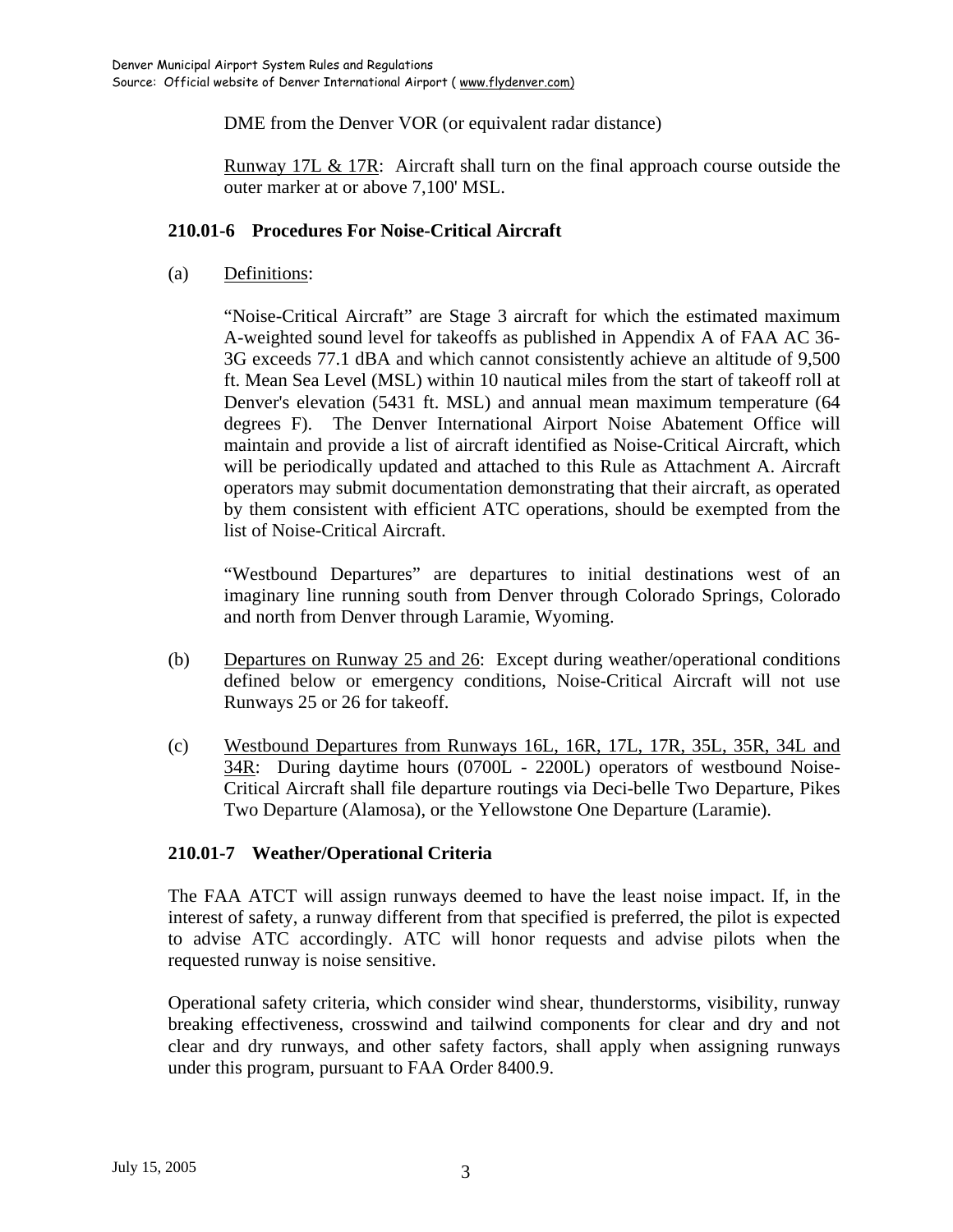It is recognized that under certain conditions other runways/procedures may be necessary due to aircraft emergencies, air traffic volume demands, field construction, maintenance work, snow removal or due to adverse/unusual weather conditions.

#### **NOTICE**

**The Rules and Regulations of the Denver Municipal Airport System are provided on the website of Denver International Airport, [www.flydenver.com](http://www.flydenver.com/), as a convenience to the public. Copies may also be obtained from the Department of Aviation's Technical Services Office. The City Clerk is the official custodian of all City rules and regulations under the Revised Municipal Code of the City and County of Denver, sections 2-91 to 2-100. Official, current versions of these rules and regulations may be obtained at the City Clerk's office. For the Clerk's office location and hours, visit the City's website, [www.denvergov.org](http://www.denvergov.org/).**